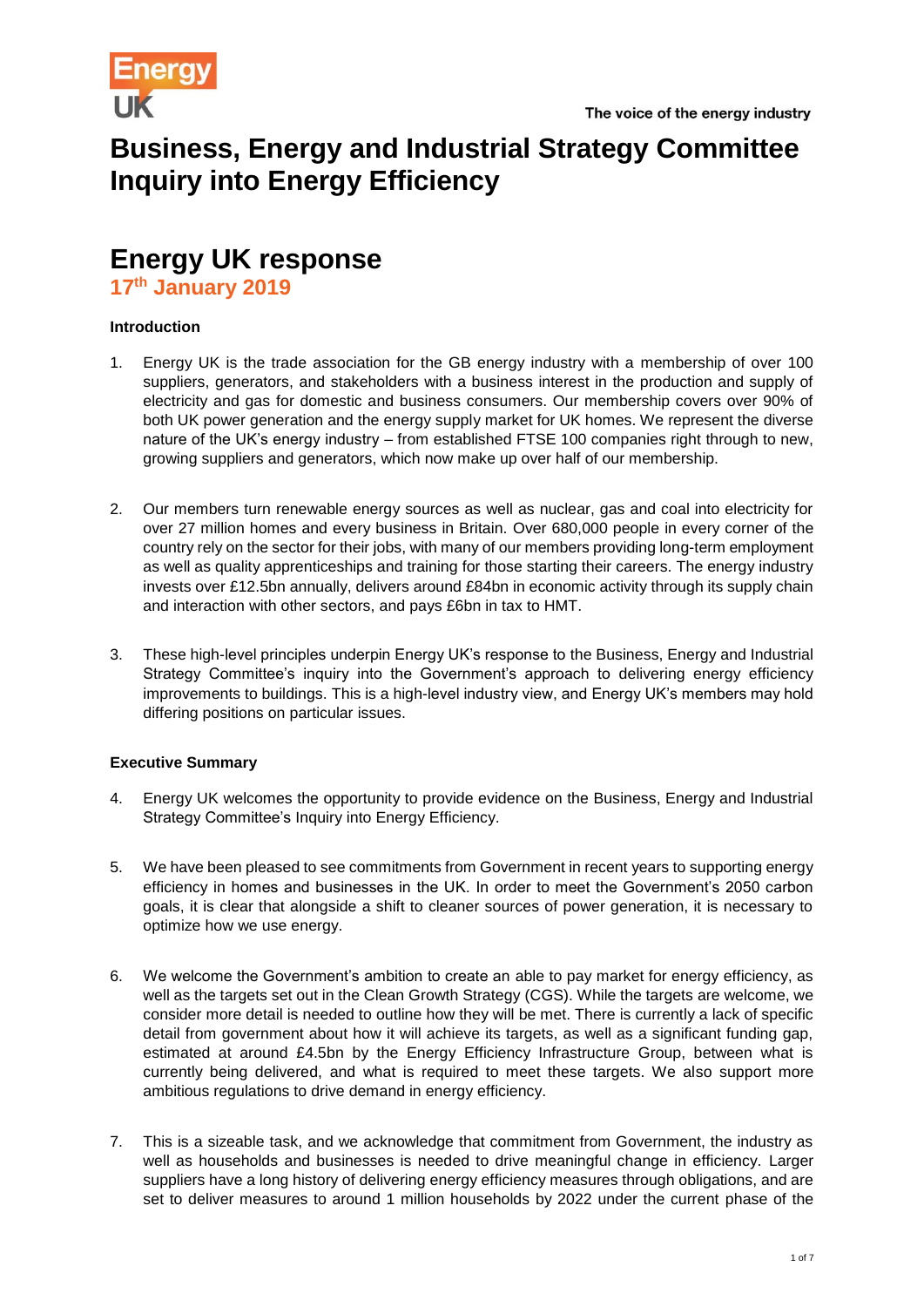Energy Company Obligation (ECO 3). However, obligations alone were not designed to produce the delivery of measures to meet the level of change needed.

- 8. There are a number of disadvantages to the supplier obligation model. It has led to an overreliance by the supply chain on ECO funding and suppressed demand for measures from the able-to-pay market. As it is funded via consumer bills, the model is also regressive, meaning low income and fuel poor households contribute as much towards ECO as higher income households, and many do not receive any assistance through the scheme. Commercial realities also mean the scheme is delivered on a 'least-cost' basis, which is better suited to low-cost measures and easy to treat homes, but falling short effective support for the fuel-poor who tend to reside in lower quality and harder to treat dwellings.
- 9. Energy UK, therefore, strongly believes that after the conclusion of ECO 3 in 2022, support for fuel poor customers should move into general taxation. Furthermore, government needs to do more to help an able to pay market for energy efficiency measures, in both the domestic and non-domestic sectors, become sustainable.
- 10. Support will be needed from Government, industry as well as the able-to-pay market to make progress in energy efficiency. We support:
	- A strong Government commitment to build a market for energy efficiency, through ambitious timebound regulations on both domestic and non-domestic building, as well as new builds.
	- Development of detailed policy to set a path to achieve the targets set out in the CGS.
	- Development and promotion of incentives that encourage and support building owners to adopt energy efficiency measures in advance of regulatory requirements.
	- Government-funded support for those in fuel poverty and less able to contribute to energy efficiency improvements.
	- A strong foundation in the quality and standards of energy efficiency measures to maintain public trust and confidence.

#### **Detailed responses to questions**

### *Overarching approach: Who should have responsibility to pay for energy efficiency? Should energy efficiency be considered a national infrastructure priority?*

- 11. Energy UK members have a long history with delivering energy efficiency through obligations, where suppliers are required to promote energy efficiency measures in domestic premises. The UK Government has placed obligations on suppliers to promote the installation of energy efficiency measures since 1994. The latest obligation, ECO 3, is worth approximately £640m a year and is due to run until 2022. In recent years the number of obligated suppliers has grown as new players have entered the gas and electricity market, and 14 suppliers are now covered under the obligation.
- 12. While our members take their responsibilities through ECO seriously, we note that there are downsides to funding energy efficiency measures through a supplier obligation:
	- The supply chain has largely become dependent on subsidies, rather than developing ways to sell energy efficiency measures. As a result, consumers across income scales have come to expect the delivery of measures at no cost. This has led to delivery being constrained to those actively funded through ECO and other subsidised schemes.
	- ECO is designed to incentivise suppliers to deliver a high volume of energy efficient measures for the lowest cost. The shift to require 100% of the obligation to be delivered to affordable warmth category homes create challenges within the scheme. Much of the 'low hanging fruit' in terms of low-cost, easy to install measures have been completed.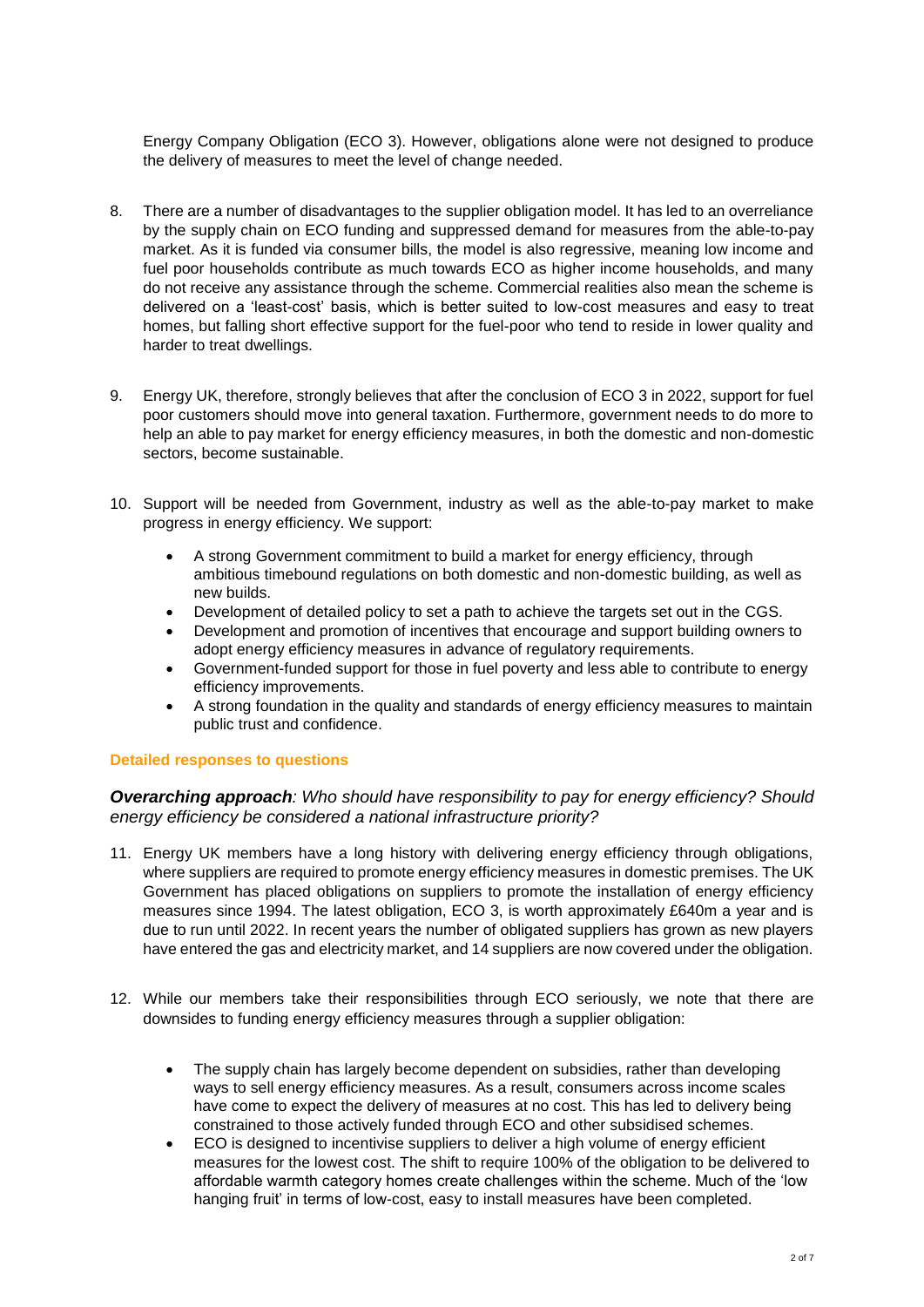Remaining measures are more likely to be higher cost measures, such as solid wall insulation, or be delivered in remote and rural households, which increases per-measure costs. This approach has also increased the amount spent on search costs.

- Funding for ECO is derived from the energy bills of all customers, meaning that even those on low incomes who are least able to pay, and may not receive measures, are paying the same amount towards the Scheme as all other customers. This approach is regressive, and disproportionately hurts households in vulnerable circumstances and fuel poverty. In 2018, the UK Energy Research Centre found that the poorest households contribute £271 million per year towards energy policy costs, while in 2016/17 the cost of the Carbon Savings Communities and Affordable Warmth Schemes was £220 million. The poorest households are effectively self-funding initiatives intended to support them.<sup>1</sup>
- The original framework for energy efficiency obligations on suppliers was designed to create a reliable market for new and innovative energy efficiency measures to demonstrate viability and encourage further uptake in the able-to-pay space. The Centre for Sustainable Energy noted that obligations were a key driver of the adoption of energy efficiency measures such as cavity wall insulation, loft insulation and low energy lightbulbs. <sup>2</sup> As the targets and intended recipients of support have increasingly included social goals (such as targets for the fuel poor and rural areas), obligations have been more complex and difficult to administer, while underutilising the value the industry can bring to supporting new technologies and innovation.
- 13. Energy UK believes that it is important to support households in fuel poverty, and for the reasons outlined above, supports the Government, funding energy efficiency measures through general taxation after the end of ECO3 in 2022. The Government should develop a centrally-funded national energy efficiency scheme to improve the quality of UK homes for those in or at risk of fuel poverty. The Government scheme could make use of administrative data similar to the Department of Work and Pensions data-match for the Warm Home Discount broader group, to streamline the process of identifying and supporting households in fuel poverty.
- 14. We also acknowledge that households and firms will need to take steps themselves to become more energy efficient, and we consider that more should be done to encourage households and firms to place value on energy. Previous steps to stimulate a market for energy efficiency measures for 'able-to-pay' households, such as the introduction of minimum energy efficiency standards for privately rented buildings has had limited success in creating a functioning private market for energy efficiency measures. Action needs to be taken to set clear pathways and expectations.
- 15. To support the development of an energy efficiency market, we believe Government needs to make sure that the recommendations of the Each Home Counts Review are implemented to ensure quality, standards and accreditation is governed by a single framework. This framework has the potential to transform the market for retrofit energy efficiency measures and improving overall quality and safety by requiring all work to be delivered through the TrustMark Framework, ensuring high levels of workmanship and customer satisfaction.
- 16. We would encourage the Government to make energy efficiency a National Infrastructure Priority in the same way as the Scottish Government. This would send a clear signal that the Government recognises the importance of energy efficiency in meeting its CGS and carbon reduction targets, and demonstrate the need for multiple solutions to deliver the level of change needed.

<sup>&</sup>lt;sup>1</sup>Barrett J, Owen A and Taylor P (2018) Funding a Low Carbon Energy System: A fairer approach?, UK Energy Research Centre,<http://www.ukerc.ac.uk/publications/funding-a-low-carbon-energy-system.html>

<sup>&</sup>lt;sup>2</sup> Centre for Sustainable Energy (2014), Beyond the ECO: An exploration of the options for the future of a domestic Energy Supplier Obligation[. https://www.cse.org.uk/projects/view/1257](https://www.cse.org.uk/projects/view/1257)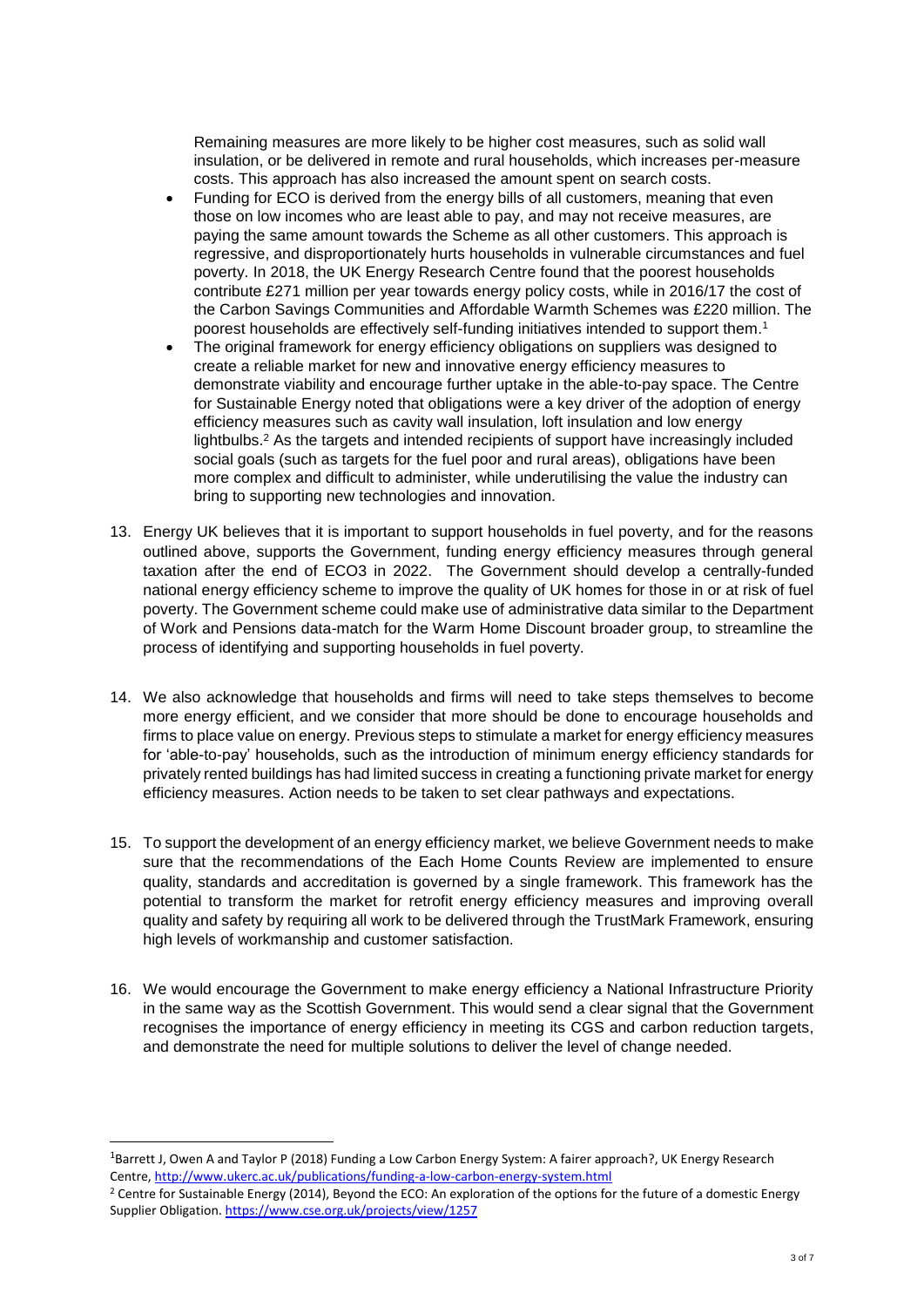*Existing housing stock: Are the Government's targets to improve the Energy Performance Certificate (EPC) ratings of our existing housing stock ambitious enough? Is there sufficient support in place to deliver targets for all homes to be EPC band C by 2035? Is the Energy Company Obligation (ECO) an adequate mechanism to ensure fuel-poor homes are upgraded to EPC band C by 2030?*

- 17. Energy UK has welcomed the targets set out in the CGS to improve the EPC ratings of the existing housing stock and believe that clear, measurable and enforceable targets are necessary to drive change in energy efficiency. However, we support more ambitious targets than those set out in the CGS, as well as detailed policy to set out how the targets are going to be achieved. We do not consider ECO is sufficient to ensure fuel-poor homes are upgraded to EPC band C by 2030.
- 18. ECO is effectively the only driver of energy efficiency in the private domestic sector, and there is a significant gap in funding between energy efficiency measures being provided, and what is needed to reach the Government's targets. A recent report by Frontier Economics on behalf of the Energy Efficiency Infrastructure Group (EEIG), estimated that to meet the UK's 2035 targets there is a £4.5bn per year investment gap that needs to be filled via a combination of new private funding and increased public funding.<sup>3</sup>
- 19. To support households to comply with stricter regulatory requirements, and encourage uptake ahead of timeframes, the Government should consider what incentives it can put in place to provide a pathway to meeting the standards.
- 20. Energy UK and others have previously identified a number of initiatives that government may wish to consider to form part of a scheme to kick-start the able-to-pay energy efficiency market. <sup>4</sup> Of the options presented, we believe that adjusting the Stamp Duty of a property for house movers in accordance with its EPC is worth particular consideration and should be one key initiative in any future policy framework. This could be revenue neutral for the Treasury but would provide an incentive and value for customers to install energy efficiency measures.
- 21. Opening the financial market to mechanisms beyond the Green Deal would also be welcome. Under the right circumstances, a 'Pay As You Save' mechanism could still provide customers with access to the funding needed to improve their properties and minimise the disincentives presented by large upfront installation costs.
- 22. The combination of incentives and regulations should also help drive a clearer link between energy efficiency investment and increased property value, i.e. via higher EPC ratings. If home or property owners can see a clear value to having a higher EPC value from either the additional leveraging of finance or reduction in stamp duty, it would help to increase interest in improving the overall efficiency of the home.

*Private rented sector: Are the Government's private rented sector regulations for energy efficiency for both residential and commercial buildings ambitious enough? Are there implementation and enforcement challenges that need to be remedied?*

23. We welcome the Government's recently announced changes to minimum energy efficiency standards in the domestic private rented sector (PRS), including increasing the cap on financial contributions from landlords to fund energy efficiency measures to £3,500. However, we also note that BEIS expects just 48% of domestic EPC band F or G PRS properties to be upgraded to EPC

<sup>&</sup>lt;sup>3</sup> Frontier Economics (2017), Affordable warmth, clean growth, [http://www.frontier-economics.com/uk/en/news-and](http://www.frontier-economics.com/uk/en/news-and-articles/articles/article-i4324-affordable-warmth-clean-growth/)[articles/articles/article-i4324-affordable-warmth-clean-growth/](http://www.frontier-economics.com/uk/en/news-and-articles/articles/article-i4324-affordable-warmth-clean-growth/)

<sup>4</sup> Energy UK, *"Kick-starting a sustainable energy efficiency market"*, October 2015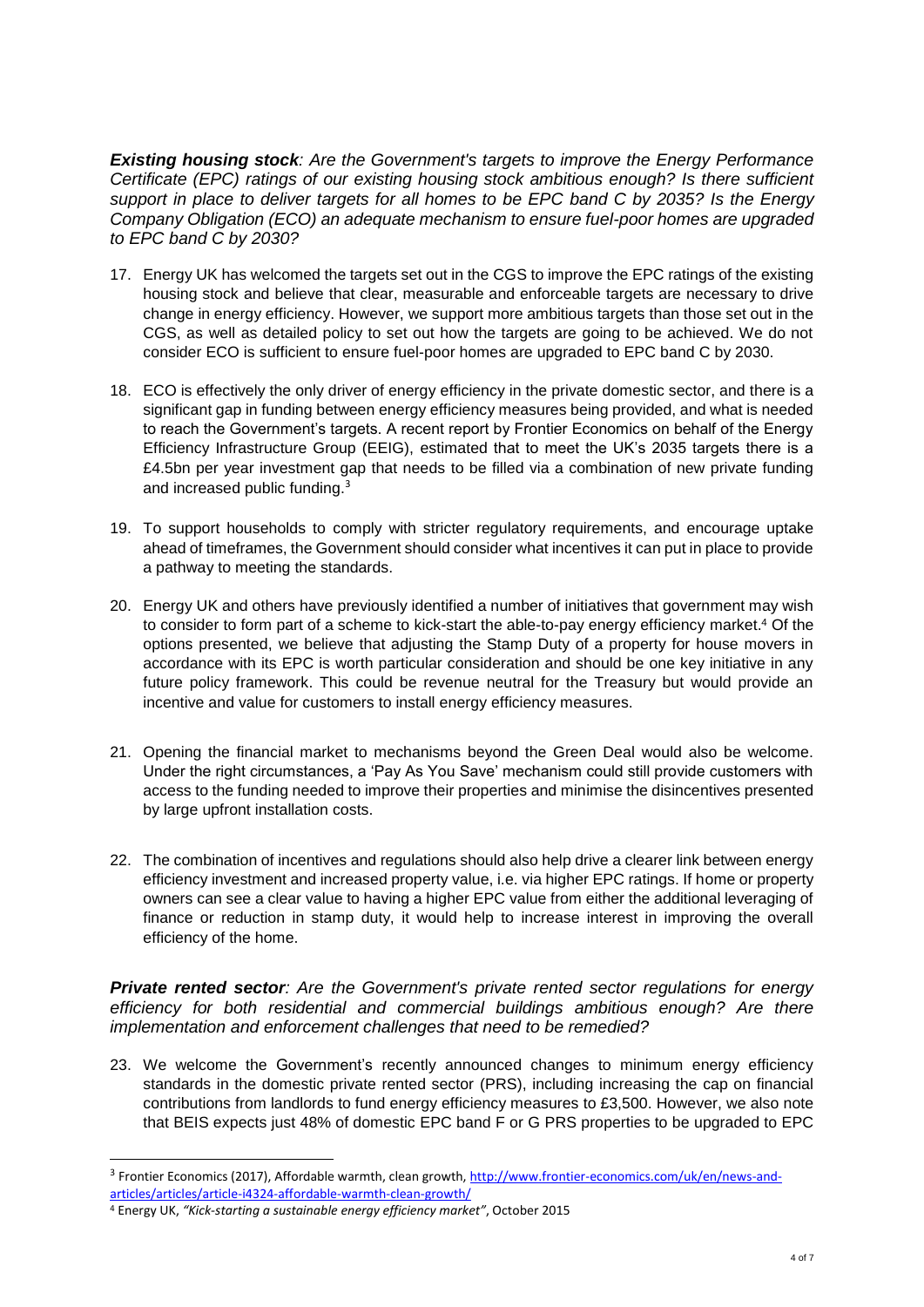band E or higher by 2020 through the regulations.<sup>5</sup> We would support more ambitious minimum standards to drive more privately rented dwellings to become more efficient, and would support a target to reach EPC ratings of C and above.

- 24. Even with more ambitious regulations, adequate enforcement is needed to ensure action is taken. There have been a number of implementation and enforcement issues with the existing regulations:
	- **Provide significant leeway for exemption**, a view backed up by 56% of respondents to a recent survey. <sup>6</sup>
	- **Have insufficient enforcement and compliance**. The Committee on Climate Change (CCC) quote in their summer update a recent Environmental Industries Commission report suggesting that businesses are not making the EPC available in the first place and fines are not being issued for non-compliance.<sup>7</sup>
	- **Exclude large industrial buildings** covered by the EU Emissions Trading Scheme and/or Climate Change Agreements.
- 25. While we support more ambitious targets to drive the necessary change needed to increase uptake in energy efficiency, we consider that better enforcement of the existing regulations would undoubtedly help to ensure landlords are meeting their obligations.

*Regional disparities: Are there regional disparities, including in off-grid areas, in the delivery, costs and uptake of energy efficiency measures? If so, how could these be overcome?*

- 26. Yes, the experience of suppliers delivering energy efficiency measures in rural, remote and island communities is that higher costs are involved in all stages of delivery, including:
	- the initial search costs of identifying eligible households.
	- assessments by installers to verify the appropriateness of particular measures in a household.
	- the costs of transporting materials and installers to more remote areas to carry out installations.
	- technical monitoring and quality assurance inspections.
- 27. Scotland and Wales have been particularly successful in supporting the delivery of measures to rural areas. This is discussed in the 'lessons to learn' response below.

*Non-domestic sector: What does existing evidence indicate about progress being made towards greater energy efficiency in public and commercial buildings?*

- 28. The UK does not currently have a plan, nor the policy instruments, in place to deliver the 20% increase in energy productivity among non-domestic users cited in the CGS. There is evidence that a number of barriers exist in the non-domestic sector to improving the energy efficiency of commercial buildings, including:
	- Lack of access to capital.

- High upfront costs for energy efficiency measures and long payback periods, reducing the relative attractiveness of energy savings, particularly for new businesses that may consider a change in premises within the payback period.
- Misaligned incentives between tenants, who typically accrue the benefits of energy efficiency measures, and landlords, who fund them.

<sup>5</sup> DOMESTIC RENTED SECTOR MINIMUM LEVELOF ENERGY EFFICIENCY Government Response to the consultation on proposals to amend The Energy Efficiency (Private Rented Property) (England and Wales) Regulations 2015, [https://assets.publishing.service.gov.uk/government/uploads/system/uploads/attachment\\_data/file/753710/Final\\_PRS\\_Mi](https://assets.publishing.service.gov.uk/government/uploads/system/uploads/attachment_data/file/753710/Final_PRS_Minimum_Standards_Consultation_Government_Response.pdf) [nimum\\_Standards\\_Consultation\\_Government\\_Response.pdf](https://assets.publishing.service.gov.uk/government/uploads/system/uploads/attachment_data/file/753710/Final_PRS_Minimum_Standards_Consultation_Government_Response.pdf)

<sup>6</sup> EEVS insight and Bloomberg New Energy Finance (2017), *Energy Efficiency Trends Report Vol. 21*, <http://www.eevs.co.uk/pastreports.html> (Q3 2017)

<sup>7</sup> Committee on Climate Change, Reducing UK emissions, 2018 Progress Report to Parliament, June 2018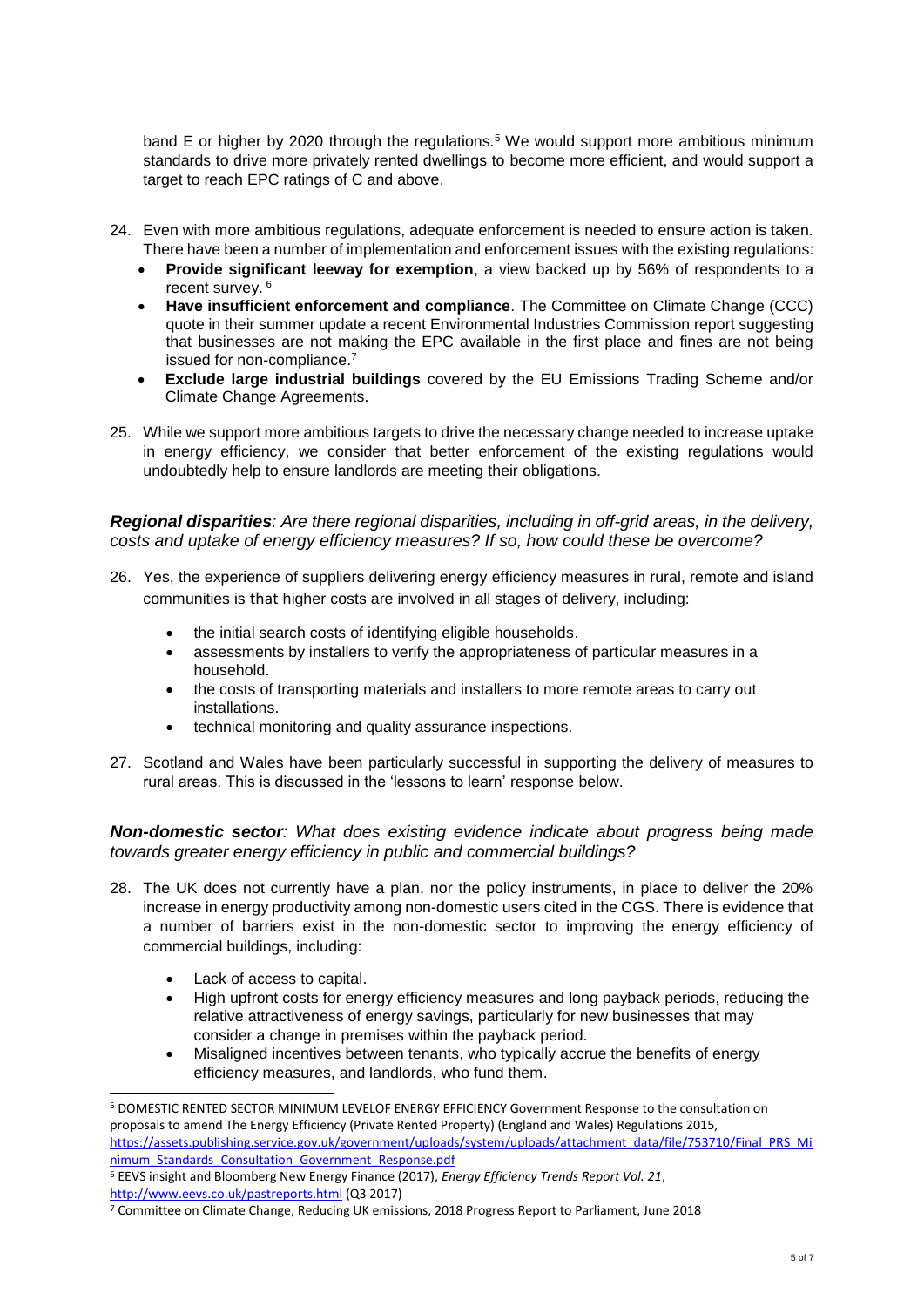- Disruption to normal business activities while retrofitting is taking place.
- Competing priorities. Evidence indicates that businesses where energy use is a low proportion of their overall cost structure are less likely to consider improving their energy efficiency due to the relative benefit of doing so.<sup>8</sup>
- 29. A vibrant energy services industry can and should help to address many of the barriers to businesses undertaking energy efficiency projects by helping to finance the high upfront costs and addressing lack of time and technical expertise. BEIS sponsored research has identified significant market potential in this sector.<sup>9</sup> Incentives that tie energy efficiency to business rates, taxes or stamp duty would also help to encourage uptake in the non-domestic sector. Green building passports also show potential to facilitate pathways for firms to improve their efficiency incrementally over time.
- 30. Additionally, operational energy efficiency has received limited policy attention to date, as much of the focus has been on improving the efficiency of building fabric. There is a significant opportunity to drive further efficiency in the non-domestic sector by incentivizing firms to operate buildings to a high efficiency standard. This could be achieved through reductions in business rates, and providing tenants with information on a building's intended operational standard to ensure it is adequately maintained.
- 31. There are significant opportunities to improve energy efficiency in the non-domestic sector, however we do not support this being delivered through supplier obligations. Non-domestic buildings have far more variation in terms of building size, use and energy needs requiring a more tailored and bespoke approach. Obligations have worked best when measures are delivered at scale to encourage wider adoption. There is also a risk that an obligation would stifle the emerging energy services industry.
- 32. Through schemes like RE:FIT, we acknowledge that the public sector is already active in this space. In the tenanted commercial premises market, the public sector is thought to effectively set a floor for energy efficiency standards as well as act as a driver for the adoption of measures in private sector organisations. Larger commercial businesses are also showing interest, driven by the potential for cost savings, where the other potential barriers can be overcome.

## *Lessons to learn: What lessons can be learnt from the devolved administrations on delivering energy efficiency measures?*

- 33. As previously mentioned, the Scottish Government has made energy efficiency a National Infrastructure Priority, which would be beneficial for the Government to follow suit to give a higher profile to the issue. Additionally, Scotland and Wales have developed programmes, supported by public investment, tailored for different scenarios.
- 34. Scotland and Wales have particularly focused on area-based delivery through initiatives such as the Home Energy Efficiency Area Based Scheme (HEEPS:ABS), Nest and Arbed. These programmes combine public funding and ECO, which helps to deliver economies of scale which is particularly important in rural areas helping to reduce some of the search and installation costs. This has also made it easier to carry out technical monitoring and quality assurance inspections on

<sup>8</sup> Department of Energy and Climate Change (2012) – The Energy Efficiency Strategy: The Energy Efficiency Opportunities in the U[K https://assets.publishing.service.gov.uk/government/uploads/system/uploads/attachment\\_data/file/65603/6928](https://assets.publishing.service.gov.uk/government/uploads/system/uploads/attachment_data/file/65603/6928-the--energy-efficiency-strategy-statistical-strat.pdf) [the--energy-efficiency-strategy-statistical-strat.pdf](https://assets.publishing.service.gov.uk/government/uploads/system/uploads/attachment_data/file/65603/6928-the--energy-efficiency-strategy-statistical-strat.pdf)

<sup>9</sup> IPA Advisory Ltd, The non-domestic energy efficiency services market, 2018,

<https://www.gov.uk/government/publications/non-domestic-energy-efficiency-services-market>